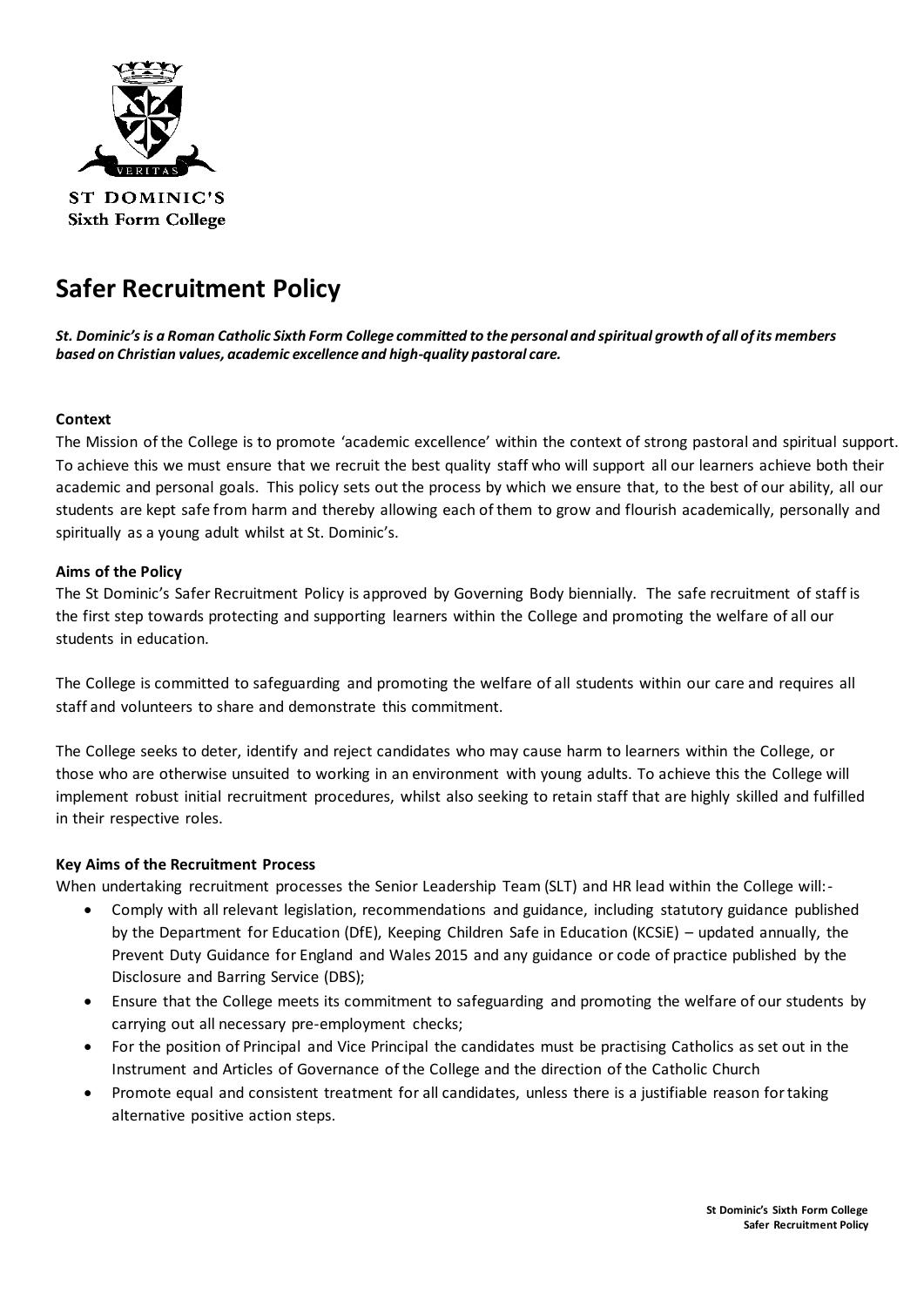In addition to the core points outlined above, the College also expects senior HR staff and SLT within College to ensure that:-

- Any staff involved in the recruitment process are familiar with and comply with the provisions of this policy;
- Recruitment and selection activities are undertaken in a professional, timely and responsive manner, in compliance with current employment legislation and the safeguarding legislation and statutory guidance outlined above;
- At least one member of the recruitment and selection decision-making panel will have undertaken safer recruitment training in the last five years;
- Due consideration is given to creating a diverse recruitment and selection decision-making panel wherever possible;
- Staff involved in the recruitment process declare any close personal relationship with a candidate as soon as they are aware of an application, thereby allowing the College Principal to undertake a risk assessment and agree whether they are authorised to continue with the recruitment and selection decision-making process.

# **Safer Recruitment Checks**

When appointing new staff, HR staff/SLT will record verified information on the relevant College databases for publication on the Single Central Record (SCR) for the College. Additionally, copies of pre-employment checks will be stored on staff files, as deemed appropriate. The College expects HR staff and SLT within the College to follow legislative and statutory requirements and best practice in retaining copies of these checks, as set out below.

Although the Finance and HR Director is responsible for co-ordinating and processing candidate pre-employment checks, as the HR lead and SLT lead within the College are ultimately accountable they should undertake both regular and random audit checks to ensure absolute adherence to these standards:-

- Verify the identity of all candidates, using checking guidelines on the gov.uk website and confirm their right to work in the UK;
- Obtain an enhanced DBS certificate, including barred list information for those who will be engaging in regulated activity as defined in the KCSiE guidance (see appendix 1);
- Obtain a separate barred list check if a candidate commences work in regulated activity before the return of the DBS certificate;
	- $\circ$  N.B. If a hiring manager requests such a start date this MUST be authorised by the Finance and HR Director and the Principal
- Verify any professional qualifications, including the award of qualified teacher status and the completion of teacher induction;
- Confirm their mental and physical fitness to carry out their work responsibilities and work alongside young people;
- Ensure they are not subject to a teaching prohibition order, including any sanction or restriction imposed that remains current. Whilst this check is primarily intended for those that will be undertaking teaching, the College expects this check to be undertaken for all new appointments that will be undertaking regulated activity;
- Carry out further checks as appropriate, for any candidates who have lived or worked outside of the UK, including where relevant any teacher sanctions or restrictions imposed by another Country and criminal record checks or their equivalent.

#### **References**

All offers of employment are provisional as they are subject to the receipt of two satisfactory references, one of which must be from the candidate's current or most recent employer. If a candidate has experienced a period of unemployment, they should confirm the reasons for this break in their employment history, including leaving reasons, and provide contact details for their last employment period. The referee should not be a relative and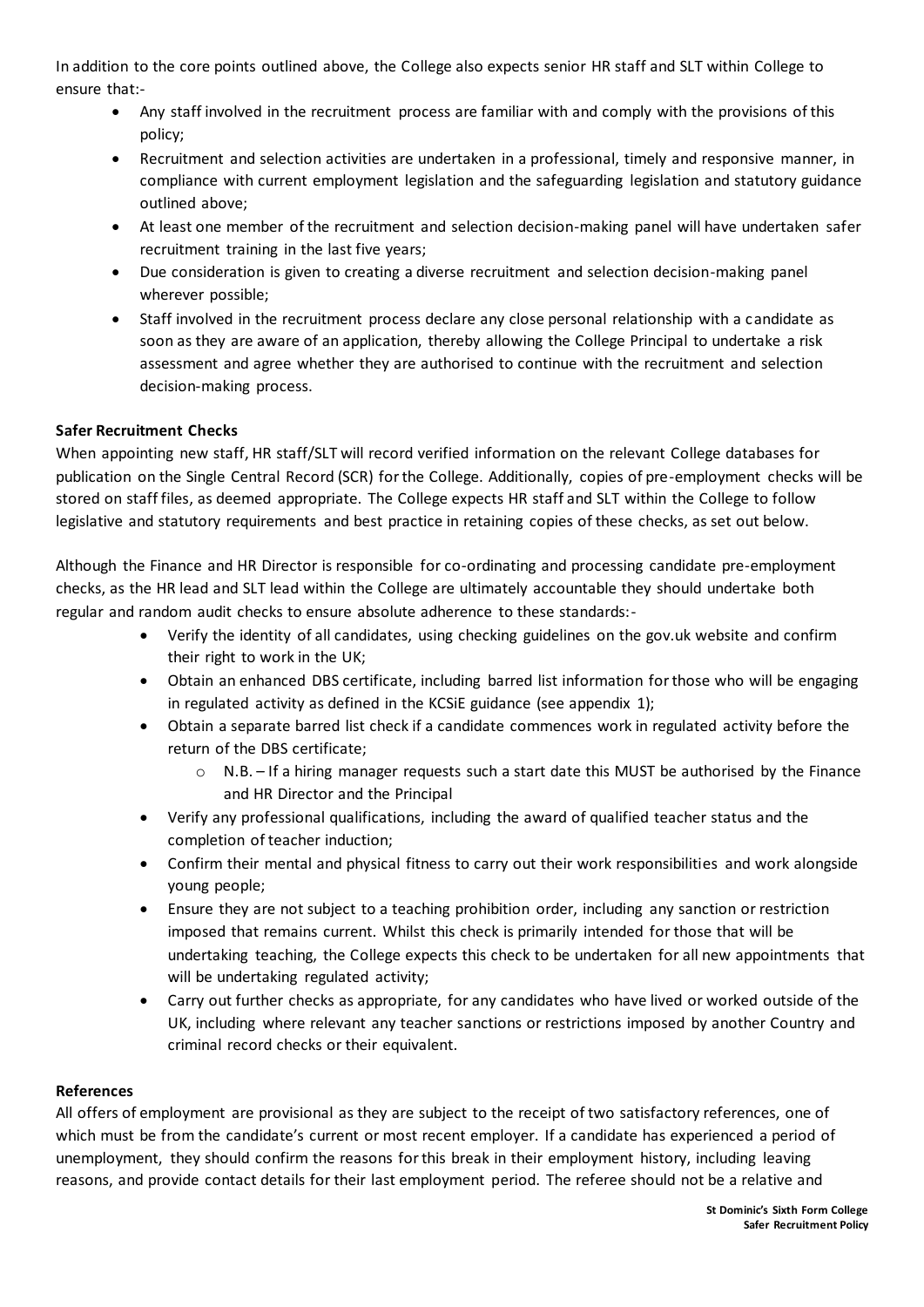should ideally be the last two employers, unless the most recent employment did not involve work with children. In some circumstances, it may be appropriate to obtain more than two references and to contact a previous employer not listed as a referee by the candidate. In the unlikely event that a candidate had not previously been employed or undertaken any voluntary unpaid work, a character referee could be listed for consideration, i.e. college/university tutor, parent association chair etc.

The purpose of references is to verify the information listed on the application form and to obtain objective and factual information to support the selection decision. The College has a standard reference template and asks referees to confirm the following information:-

- Job title and dates of employment;
- Salary information;
- Referee's relationship to candidate and duration of professional working relationship;
- Suitability for the post in relation to the respective job description;
- Any current disciplinary sanctions;
- Any reason why the candidate may not be employed in a post which gives significant access to children and young people;
- Any disciplinary procedures related to the safety and welfare of children and young people, including any in which the sanction has expired;
- Reason for leaving.

When the candidate has given their express permission, HR will endeavour to obtain references in advance of the selection process. When this has not been possible, any offer of employment will remain provisional until the receipt of satisfactory references. All references will be viewed and authorised by the Principal/Vice Principal and will then be stored on the candidate file. Any discrepancies or concerns will require further investigation and a plan should be agreed with the respective Principal and Finance and HR Director.

The approach taken when obtaining references is to write to the referees listed by the candidate and only make telephone contact if any additional clarity is required or there is no response. If there are three unsuccessful attempts to obtain the reference (including telephone contact with an appropriate representative at the establishment) and the candidate is unable to gain support from the referee to engage with the process, it may be appropriate to consider contacting an alternative referee. The Finance Director and HR lead should then advise on the next steps, consider how many other references have already been received and agree whether all options have been exhausted in this scenario. In circumstances where no or only one referee has responded, any decision to commence employment must only be authorised by the Principal and recorded on the candidate file.

In addition to undertaking the legislative and statutory pre-employment checks and recording these on the College SCR, there are a number of other safer recruitment steps within the initial recruitment and selection process.

#### **Advertising**

The College advertises all permanent vacancies and fixed term secondment opportunities to ensure equality of opportunity and to encourage a diverse candidate pool. The Finance and HR Director will discuss and risk assess any SLT request to directly appoint to a temporary opportunity or advertise on a restricted basis. The Finance and HR Director/HR Lead is responsible for agreeing a recruitment strategy with SLT, as it may be unnecessary to place an external advertisement if the internal candidate pool is likely to yield sufficiently qualified internal candidates.

The Finance and HR Director will also be aware of any staff at risk of redundancy across the College so before any external advertising takes place it may be appropriate to share the respective opportunity with these staff.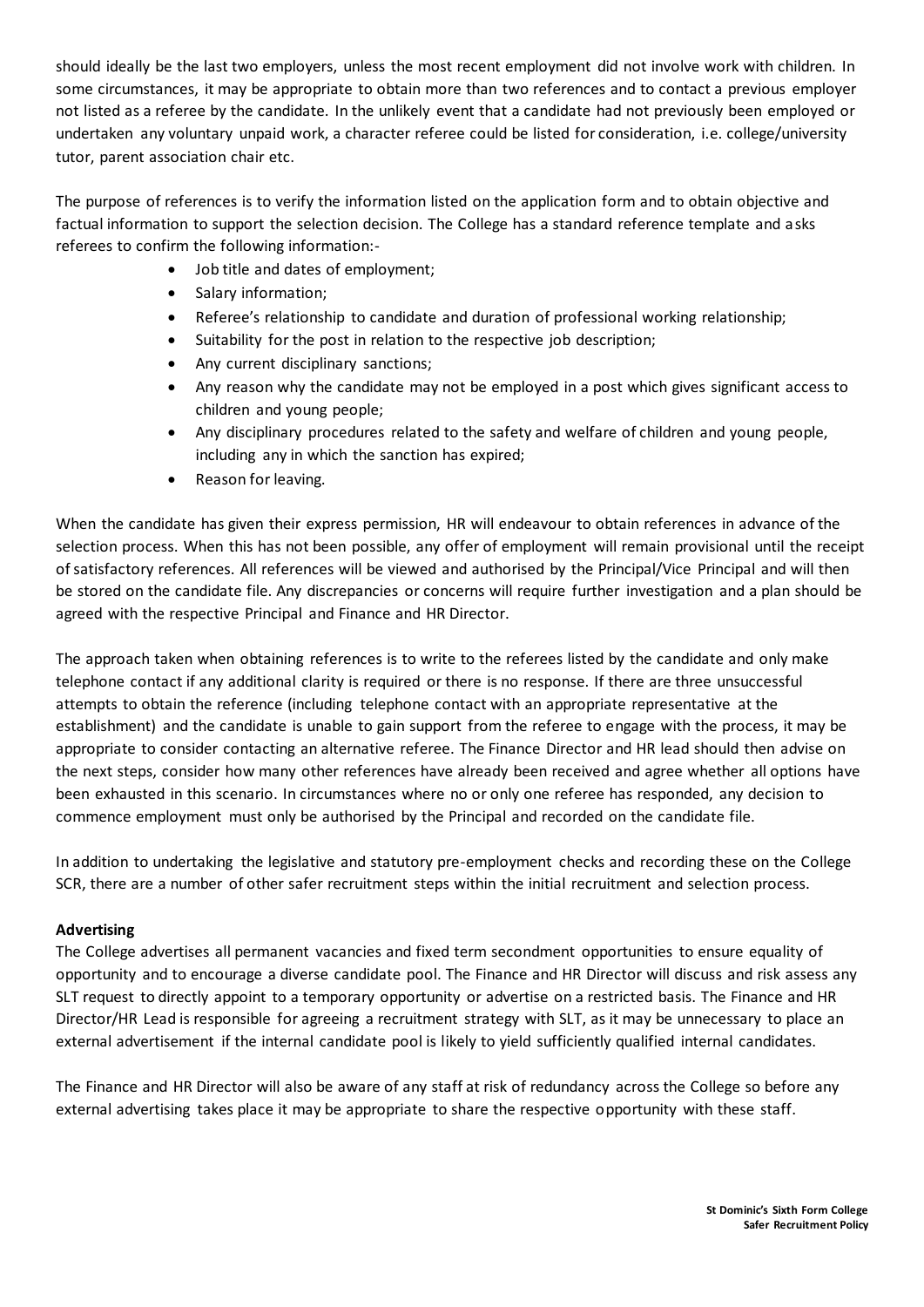All advertisements will include the following statement:-

- The College is committed to safeguarding and promoting the welfare of all students within our care and requires all staff and volunteers to share and demonstrate this commitment.
- Any future offer of employment remains subject to satisfactory pre-employment checks, including enhanced DBS clearance, a health check and references.

### **Application Forms**

Candidates are required to complete the College application form for all teaching and support roles, as CVs alone are not acceptable. The application form requests written information on full employment history, qualifications and general suitability for the respective post as outlined within the job description. Candidates are required to account for any gaps or discrepancies in their employment history.

The application form will also include the candidate declaration regarding convictions and working with children and will make it clear that this post is exempt from the provisions of the Rehabilitation of Offenders Act 1974. It is unlawful for the College to employ anyone that is barred from working with children and it is a criminal offence for any individual who is barred from working with children to apply for a position. Candidates are informed within the application process that providing false information is an offence and that this could result in the rejection of their application or summary dismissal if the candidate had already commenced employment. In these circumstances, it may also be appropriate to notify the DBS and the police.

The College takes the control and processing of employee data very seriously and is committed to acting in line with the General Data Protection Regulations when processing candidate and employee data. An applicant privacy notice accompanies the job advertisement to ensure that candidates understand how their data is processed.

#### **Job Descriptions**

This is a fundamental component of any recruitment process and the SLT lead should review it before placing an advertisement. It outlines the duties, responsibilities and expectations of the respective role and the skills, previous experience and behaviours required to deliver effective performance. All job descriptions should include a specific reference to safeguarding responsibilities.

#### **Shortlisting**

The respective SLT lead will co-ordinate a selection panel of at least two individuals to shortlist candidate applications. The panel will review all candidates against the skills and experience outlined within the person specification and will complete a shortlisting matrix to justify their decision making and ensure consistent treatment of all candidates. HR will endeavour to notify all candidates in writing within five working days, with suc cessful candidates often telephoned to ascertain their availability for interview.

#### **Selection Process**

The selection process will be dependent on the requirements and seniority of the respective role. It will always include a structured interview based on the requirements outlined in the job description and person specification, with a particular emphasis on safeguarding for those roles that will be undertaking regulated activity. Additionally, the selection process may include role specific exercises.

Candidates will receive specific information in writing before the selection event. As already outlined, selection panels should include at least one safer recruitment trained individual and should include a diverse range of individuals wherever practicable.

The Finance and HR Director hold a record of staff that have attended safer recruitment training and the recruitment records for each campaign should highlight the lead individual on each panel. At some selection events, particularly for teaching appointments, candidates will ordinarily receive a verbal outcome at the end of the event. When this is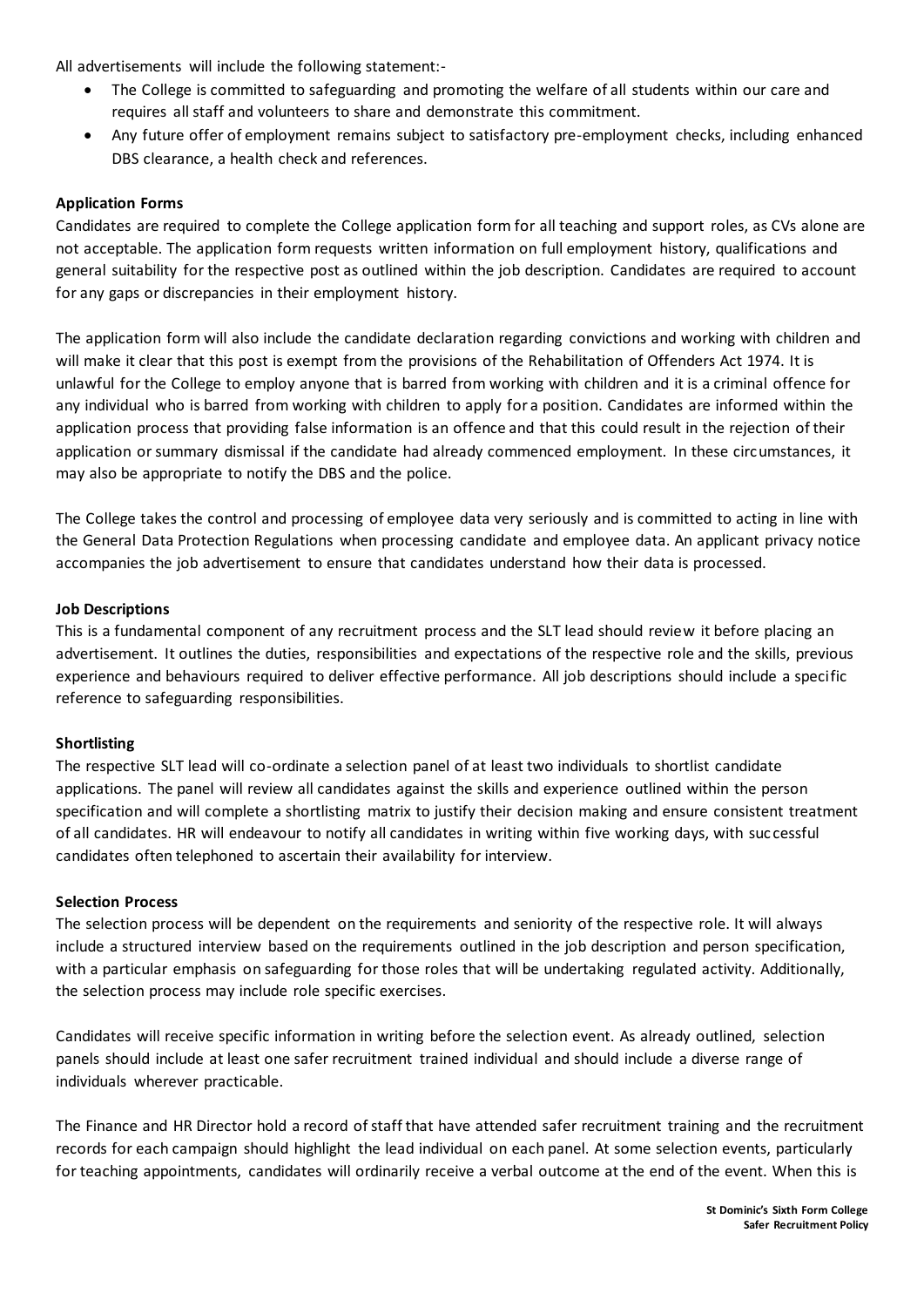not possible, the aim is to share the outcome within two working days or advise candidates if there is going to be a further delay. Feedback will always be available to any candidate on request.

### **Employment Offer**

The offer of employment by the selection panel and acceptance by the candidate is binding on both parties, subject to the satisfactory pre-employment checks already outlined. Whilst the successful candidate will ordinarily receive a verbal offer in the first instance, a formal offer letter will follow via email within two working days.

### **Disclosure of Convictions**

In the event that candidates disclose any convictions on the employment declaration form or any are returned on the DBS certificate, consideration will be given to the Rehabilitation of Offenders Act 1974 and the following criteria:-

- Date of the offence;
- Details of the offence, seriousness and relevance;
- Isolated incident of history of offences;
- Change in circumstances.

A formal meeting will take place between the candidate and the HR Business Partner to establish further facts, including any relevant mitigation, for discussion with the Principal. After full consideration of all information and a risk assessment surrounding the role for which the candidate is applying, the Principal will make their decision and document this on the candidate file. If a candidate wishes to dispute any information outlined in the disclosure certificate they must contact the DBS directly. If a candidate challenges a decision to withdraw an offer of employment a paper review will take place by the Finance and HR Director within three working days and the candidate will receive confirmation in writing. There will be no further right of appeal.

#### **Managing other Workforce Groups**

The information below should be read in conjunction with the KCSiE flowchart and guidance shared in appendix 2.

#### **Casual Staff**

Any individuals employed under zero-hour casual contracts remain subject to all of the outlined pre-employment checks before they are authorised to undertake any work within the College.

#### **Agency Staff**

When any College employs staff via a third-party agency it must obtain written confirmation that all of the necessary safer recruitment checks that the Trust would ordinarily complete have taken place. Additional Identity verification will take place when the individual attends work for the first time to ensure that the individual presenting themselves for work is the same individual on whom the checks were made.

#### **Trainee Teachers**

If individuals are part of the College workforce and paid via the payroll, then the pre-employment checks should be undertaken in the normal manner. When the School Centred Initial Teacher Training (SCITT) route has instead been utilised and the individual does not form part of the College payroll, written confirmation from the third party provider is required to confirm that all of the necessary safer recruitment checks that the College would ordinarily complete have taken place. Additional identity verification will take place when the individual attends work for the first time.

#### **Contractors**

The College will ensure that any on site contractors are subject to the appropriate level of DBS check and must obtain written confirmation that all of the necessary safer recruitment checks that the College would ordinarily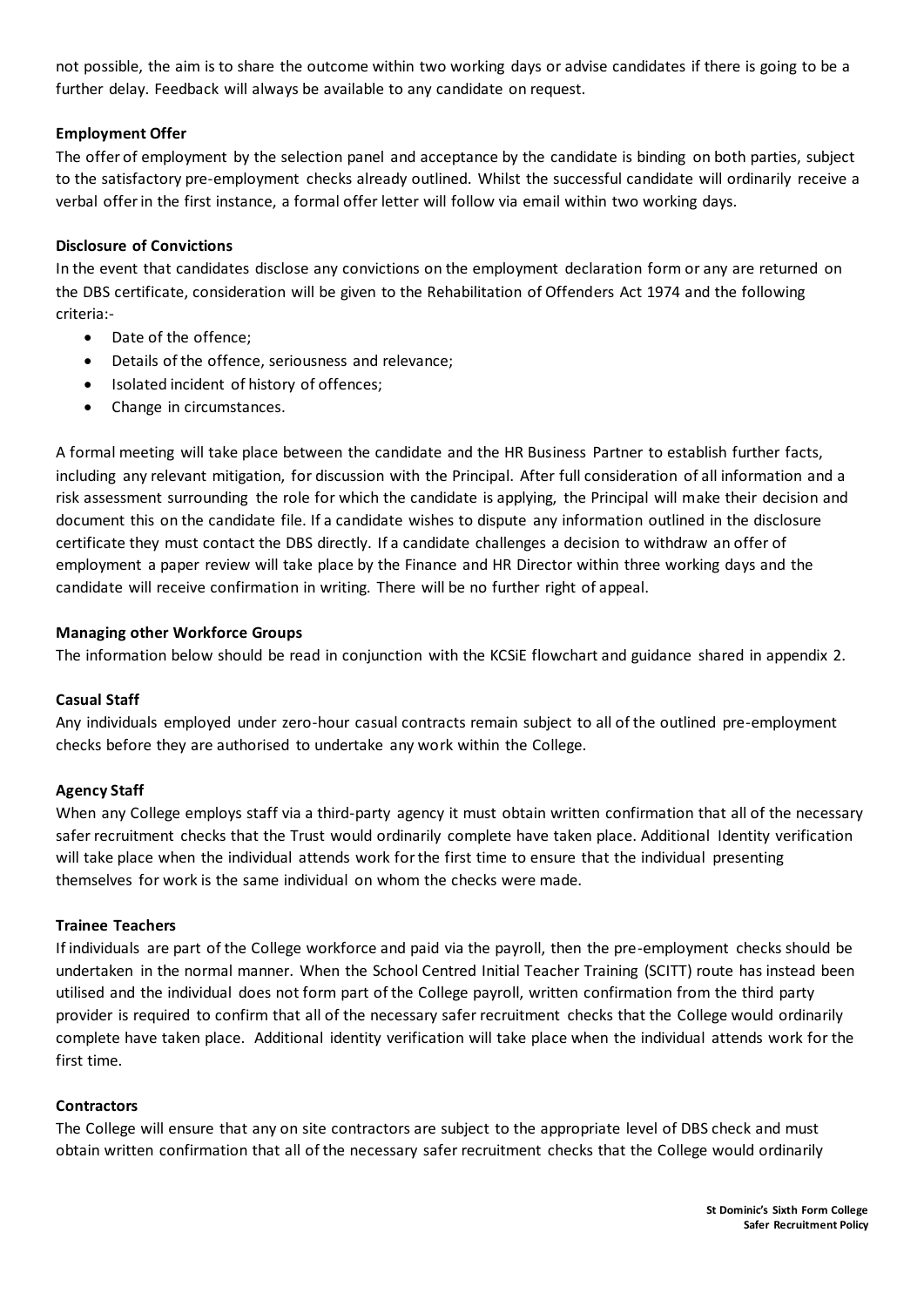complete have taken place. If the guidance does not deem a DBS check necessary the contractor will remain supervised at all times if they have access to students.

If a self-employed contractor works within the College and undertakes regulated activity, i.e. sports coach, music peripathetic, counsellor, as they are unable to make an application directly to the DBS the College will make this on their behalf and transfer this charge to the individual at their discretion. A prohibition order check will also take place and two satisfactory references will be required before they can have contact with young people. As with agency staff, additional identity verification will also take place when the individual attends the workplace for the first time.

#### **Volunteers**

As above, the College will ensure that any volunteers are subject to the appropriate level of DBS check. In summary, it is acceptable to treat an individual performing ad-hoc voluntary work in the same way as a regular visitor, providing they are constantly supervised and do not undertake any regulated activity with children or young people. Any regular volunteers should however be subject to an enhanced DBS check, a prohibition order check and be required to provide two references. To enable an appropriate risk assessment, requests for voluntary support are subject to agreement with the respective member of SLT and the Finance and HR Director before an individual attends the workplace.

#### **Visitors**

Reception staff at the College are responsible for registering visitors, ensuring appropriate identity checks take place and issuing temporary visitor lanyards. The SLT are responsible for ensuring that all staff understand the importance of registering visitors and appropriate supervision at all times.

#### **College Governors**

In 2016, the Government issued new legislation making it compulsory for all individuals involved in educational governance to have enhanced DBS checks. Individuals would only need to have a barred list check if they would also engage in regulated activity in addition to their governance duties.

Additionally, it should also be confirmed that relevant individuals are not subject to a section 128 direction made by the Secretary of State, as this would prohibit or restrict an individual from taking part in the management of an independent school, including academies and free schools.

#### **Existing Staff**

If any concerns arise in respect to an existing employee's suitability to work with students, relevant checks will be undertaken as if the individual was a new member of staff. These checks will also take place if an individual moves into a role involving regulated activity. The employee will also be required to disclose in writing any offence for which they receive a conviction or caution during their employment with the College. A risk assessment will then take place by the Principal and Finance and HR Director to determine whether there are any issues in terms of ongoing employment and undertaking regulated activity with students. It may be necessary to invite the employee to a formal meeting to discuss the disclosure and any points that require clarification. A formal record will be made of all correspondence involved in the decision making process and this will be confidentially stored within HR files.

The Local Authority Designated Officer (LADO) and potentially the police will need to be informed where there is an allegation of abuse against an adult working with children or young people at the College.

A referral will be required when an individual is subject to an investigation for:-

- Behaving in a way that has harmed a child/young adult, or may have harmed a child/young adult;
- Possibly committing a criminal offence against or related to a child/young adult;
- Behaving towards a child/young adult in a way that indicates that he or she would pose a risk of harm if they work regularly or closely with children/young adults.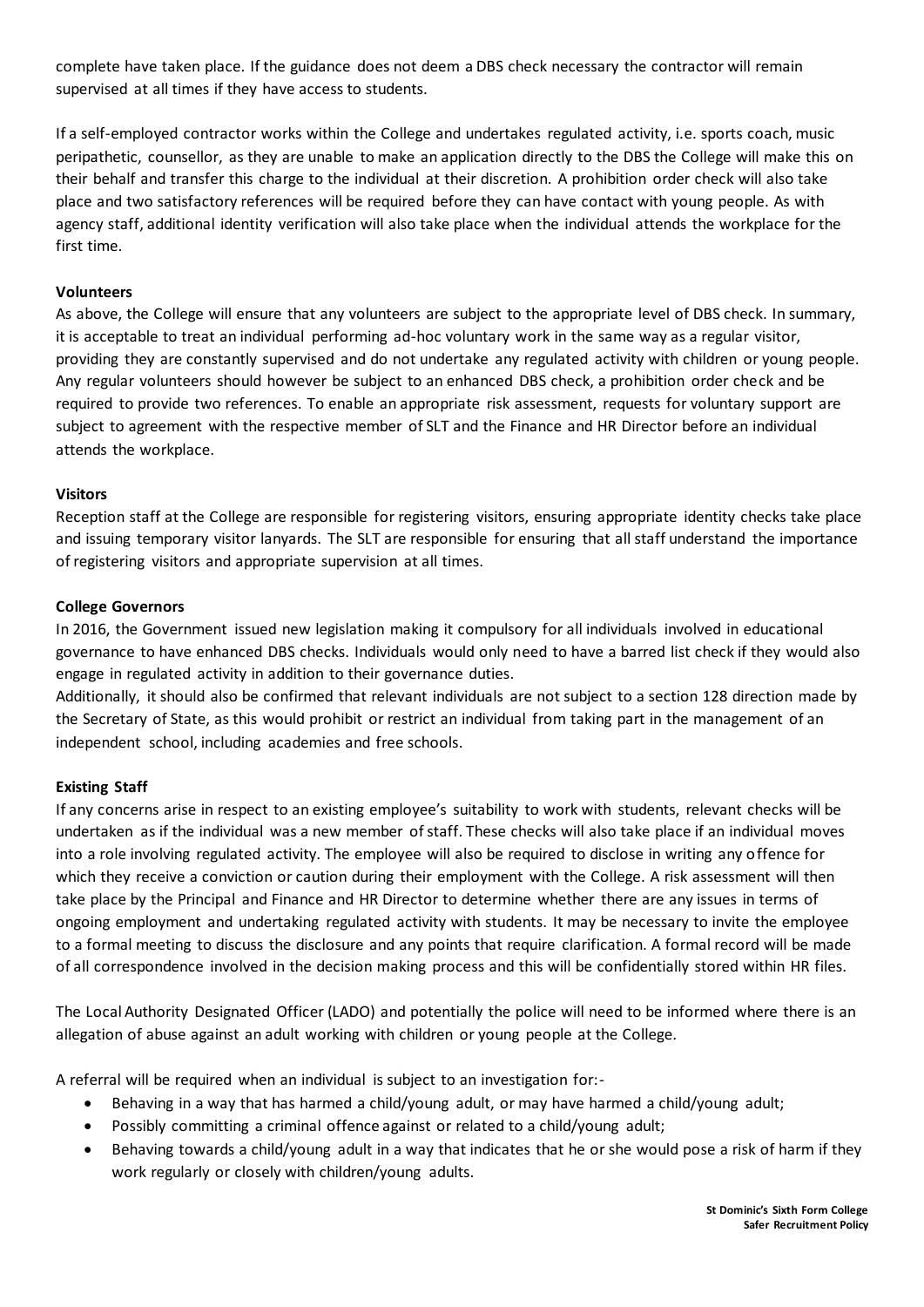At the conclusion of any internal safeguarding investigation, any proven case requires referral to the DBS and Teaching Regulation Agency for further consideration.

# **Monitoring and Evaluation**

The Finance and HR Director is responsible for reviewing this policy along with the HR Committee of the Governing Body. It is reviewed biennially. The policy, from the academic year 2021/22 will be a standing item on the HR Committee of the Governing Body to ensure Governors are appropriately reassured of compliance within College and robust safer recruitment practices are in place.

**Tom Colgan (Finance Director and HR Lead) Last reviewed: February 2022 Next formal review due: February 2024**

**Appendix 1** Regulated Activity A full definition of regulated activity can be found at the following link [https://assets.publishing.service.gov.uk/government/uploads/system/uploads/attachment\\_data/file/739154/Regula](https://assets.publishing.service.gov.uk/government/uploads/system/uploads/attachment_data/file/739154/Regulated_Activity_with_Children_in_England.pdf) ted Activity with Children in England.pdf